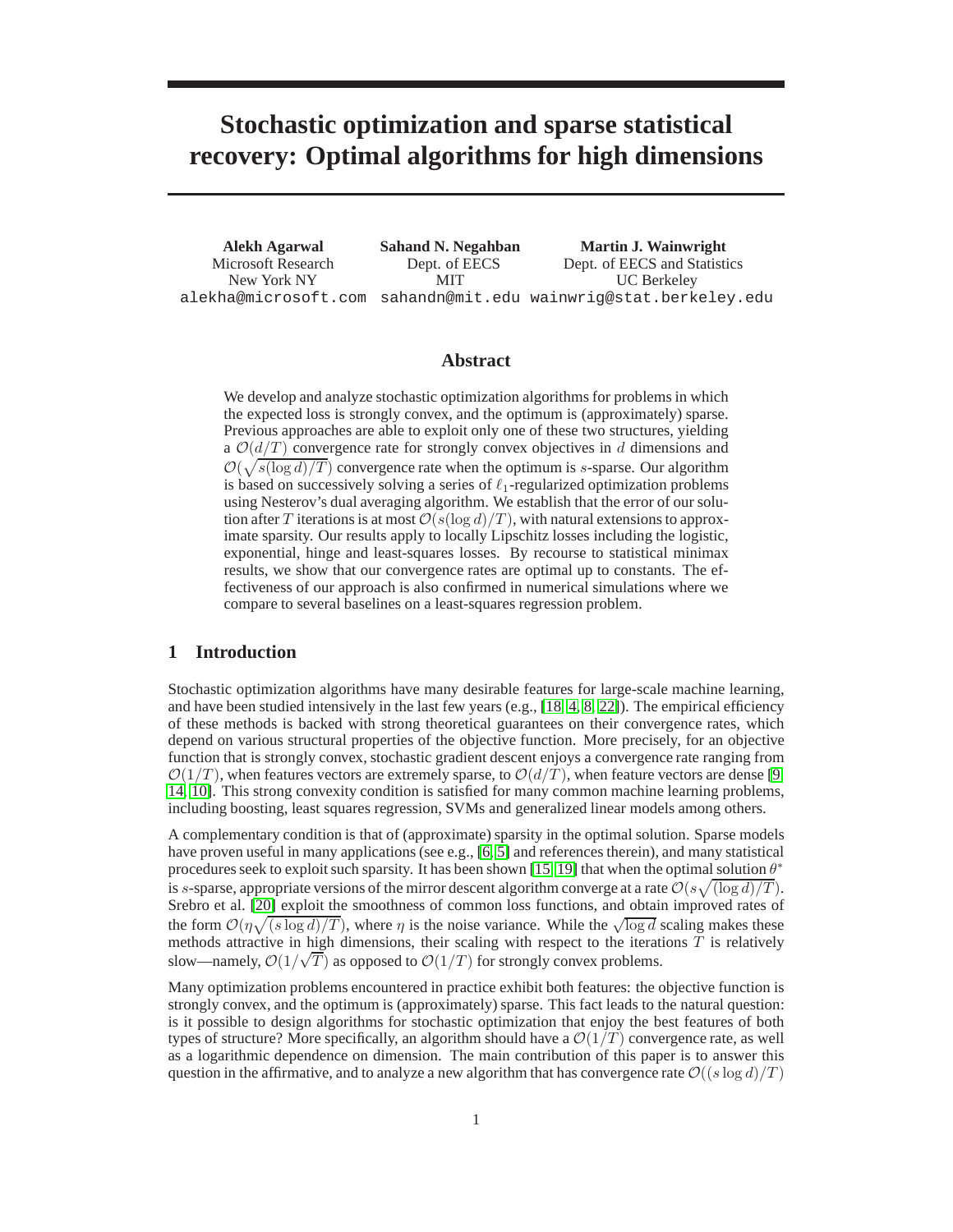for a strongly convex problem with an s-sparse optimum in  $d$  dimensions. This rate is unimprovable (up to constants) in our setting, meaning that no algorithm can converge at a substantially faster rate. Our analysis also yields optimal rates when the optimum is only approximately sparse.

The algorithm proposed in this paper builds off recent work on multi-step methods for strongly convex problems [11, 10, 12], but involves some new ingredients so as to obtain optimal rates for statistical problems with sparse optima. In particular, we form a sequence of objective functions by decreasing the amount of regularization as the optimization algorithm proceeds which is quite natural from a statistical viewpoint. Each step of our algorithm can be computed efficiently, with a closed form update rule in many common examples. In summary, the outcome of our development is an *optimal one-pass* algorithm for many structured statistical problems in high dimensions, and with computational complexity linear in the sample size. Numerical simulations confirm our theoretical predictions regarding the convergence rate of the algorithm, and also establish its superiority compared to regularized dual averaging [22] and stochastic gradient descent algorithms. They also confirm that a direct application of the multi-step method of Juditsky and Nesterov [11] is inferior to our algorithm, meaning that our gradual decrease of regularization is quite critical. More details on our results and their proofs can be found in the full-length version of this paper [2].

## **2 Problem set-up and algorithm description**

Given a subset  $\Omega \subseteq \mathbb{R}^d$  and a random variable Z taking values in a space Z, we consider an optimization problem of the form

$$
\theta^* \in \arg\min_{\theta \in \Omega} \mathbb{E}[\mathcal{L}(\theta; Z)],\tag{1}
$$

where  $\mathcal{L}: \Omega \times \mathcal{Z} \to \mathbb{R}$  is a given loss function. As is standard in stochastic optimization, we do not have direct access to the *expected loss function*  $\overline{L}(\theta) := \mathbb{E}[\mathcal{L}(\theta; Z)]$ , nor to its subgradients. Rather, for a given query point  $\theta \in \Omega$ , we observe a *stochastic subgradient*, meaning a random vector  $g(\theta) \in \mathbb{R}^d$  such that  $\mathbb{E}[g(\theta)] \in \partial \overline{\mathcal{L}}(\theta)$ . The goal of this paper is to design algorithms that are suitable for solving the problem (1) when the optimum  $\theta^*$  is (approximately) sparse.

**Algorithm description:** In order to solve a sparse version of the problem (1), our strategy is to consider a sequence of regularized problems of the form

$$
\min_{\theta \in \Omega'} \left\{ \overline{\mathcal{L}}(\theta) + \lambda \|\theta\|_1 \right\}.
$$
 (2)

Our algorithm involves a sequence of  $K_T$  different epochs, where the regularization parameter  $\lambda > 0$ and the constraint set  $\Omega' \subset \Omega$  change from epoch to epoch. The epochs are specified by:

- a sequence of natural numbers  $\{T_i\}_{i=1}^{K_T}$ , where  $T_i$  specifies the length of the  $i^{th}$  epoch,
- a sequence of positive regularization weights  $\{\lambda_i\}_{i=1}^{K_T}$ , and
- a sequence of positive radii  $\{R_i\}_{i=1}^{K_T}$  and d-dimensional vectors  $\{y_i\}_{i=1}^{K_T}$ , which specify the constraint set,  $\Omega(R_i) := \{ \theta \in \Omega \mid ||\theta - y_i||_p \leq R_i \}$ , that is used throughout the  $i^{th}$  epoch.

We initialize the algorithm in the first epoch with  $y_1 = 0$ , and with any radius  $R_1$  that is an upper bound on  $\|\theta^*\|_1$ . The norm  $\|\cdot\|_p$  used in defining the constraint set  $\Omega(R_i)$  is specified by  $p = 2 \log d/(2 \log d - 1)$ , a choice that will be clarified momentarily.

The goal of the *i*<sup>th</sup> epoch is to update  $y_i \mapsto y_{i+1}$ , in such a way that we are guaranteed that  $||y_{i+1} - \theta^*||_1^2 \le R_{i+1}^2$  for each  $i = 1, 2, \dots$  We choose the radii such that  $R_{i+1}^2 = R_i^2/2$ , so that upon termination,  $||y_{K_T} - \theta^*||_1^2 \leq R_1^2/2^{K_T-1}$ . In order to update  $y_i \mapsto y_{i+1}$ , we run  $T_i$  rounds of the stochastic dual averaging algorithm [17] (henceforth DA) on the regularized objective

$$
\min_{\theta \in \Omega(R_i)} \left\{ \overline{\mathcal{L}}(\theta) + \lambda_i \|\theta\|_1 \right\}.
$$
\n(3)

The DA method generates two sequences of vectors  $\{\mu^t\}_{t=0}^{T_i}$  and  $\{\theta^t\}_{t=0}^{T_i}$  initialized as  $\mu^0 = 0$ and  $\theta^0 = y_i$ , using a sequence of step sizes  $\{\alpha^t\}_{t=0}^{T_i}$ . At iteration  $t = 0, 1, \dots, T_i$ , we let  $g^t$  be a stochastic subgradient of  $\overline{\mathcal{L}}$  at  $\theta^t$ , and we let  $\nu^t$  be any element of the subdifferential of the  $\ell_1$ -norm  $\|\cdot\|_1$  at  $\theta^t$ . The DA update at time t maps  $(\mu^t, \theta^t) \mapsto (\mu^{t+1}, \theta^{t+1})$  via the recursions

$$
\mu^{t+1} = \mu^t + g^t + \lambda_i \nu^t, \text{ and } \theta^{t+1} = \arg\min_{\theta \in \Omega(R_i)} \left\{ \alpha^{t+1} \langle \mu^{t+1}, \theta \rangle + \psi_{y_i, R_i}(\theta) \right\},\tag{4}
$$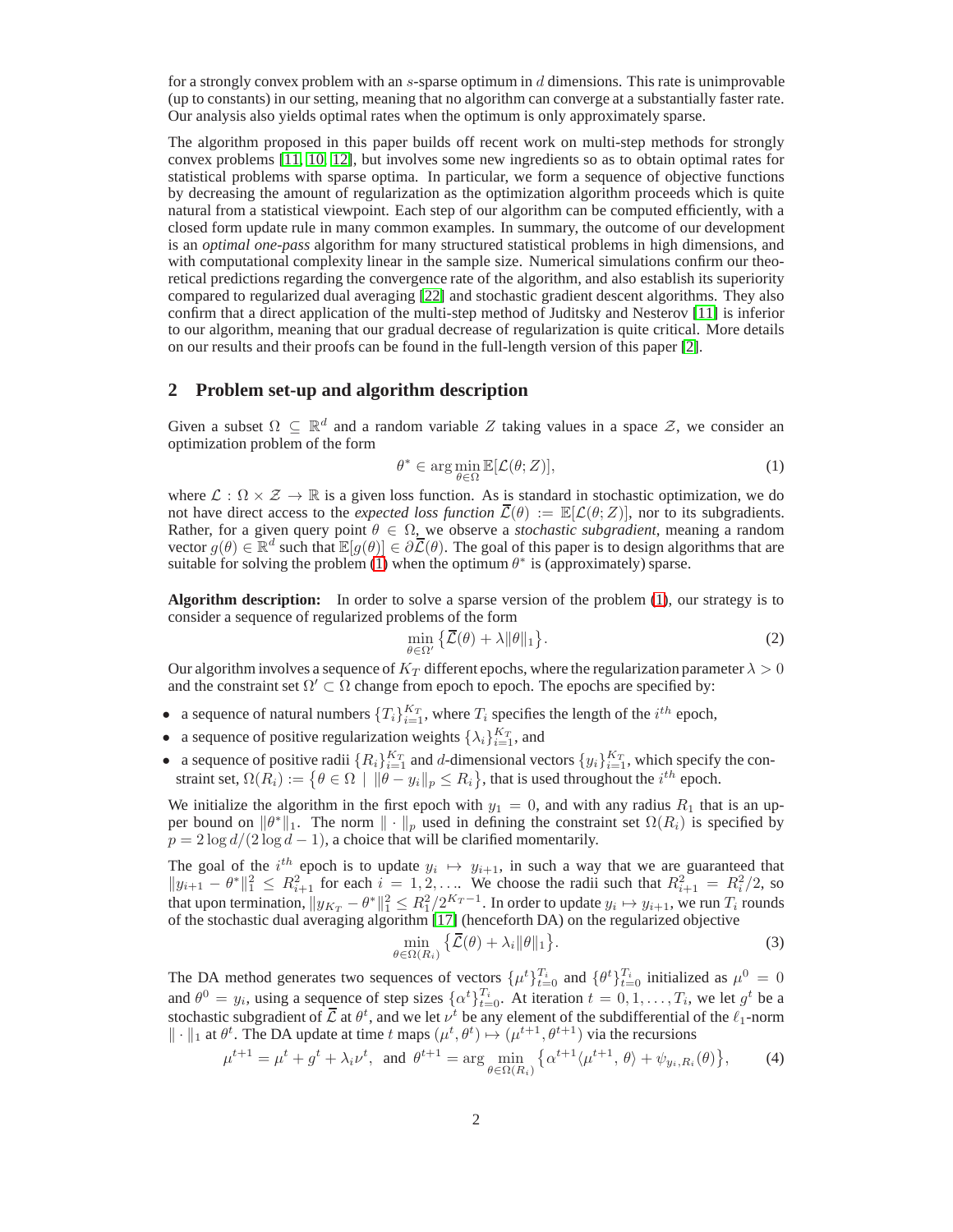where the prox function  $\psi$  is specified below (5). The pseudocode describing the overall procedure is given in Algorithm 1. In the stochastic dual averaging updates (4), we use the prox function

$$
\psi_{y_i, R_i}(\theta) = \frac{1}{2R_i^2(p-1)} \|\theta - y_i\|_p^2, \quad \text{where} \quad p = \frac{2\log d}{2\log d - 1}.
$$
 (5)

This particular choice of the prox-function and the specific value of p ensure that the function  $\psi$ is strongly convex with respect to the  $\ell_1$ -norm, and has been previously used for sparse stochastic optimization (see e.g. [15, 19, 7]). In most of our examples,  $\Omega = \mathbb{R}^d$  and owing to our choice of the prox-function and the feasible set in the update (4), we can compute  $\theta^{t+1}$  from  $\mu^{t+1}$  in closed form. Some algebra yields that the update (4) with  $\Omega = \mathbb{R}^d$  is equivalent to

$$
\theta^{t+1} = y_i + \frac{R_i^2 \alpha^{t+1}}{(p-1)(1+\xi)} \frac{|\mu^{t+1}|^{(q-1)} \text{sign}(\mu^{t+1})}{\|\mu^{t+1}\|_q^{(q-2)}}, \text{ where } \xi = \max\left\{0, \frac{\alpha^{t+1} \|\mu^{t+1}\|_q R_i}{p-1} - 1\right\}.
$$

Here  $|\mu^{t+1}|^{(q-1)}$  refers to elementwise operations and  $q = p/(p-1)$  is the conjugate exponent to p. We observe that our update (4) computes a subgradient of the  $\ell_1$ -norm rather than computing an exact prox-mapping as in some previous methods [16, 7, 22]. Computing such a prox-mapping for  $y_i \neq 0$  requires  $\mathcal{O}(d^2)$  computation, which is why we adopt the update (4) with a complexity  $\mathcal{O}(d)$ .

### **Algorithm 1** Regularization Annealed epoch Dual AveRaging (RADAR)

**Require:** Epoch length schedule  $\{T_i\}_{i=1}^{K_T}$ , initial radius  $R_1$ , step-size multiplier  $\alpha$ , prox-function  $\psi$ , initial prox-center  $y_1$ , regularization parameters  $\lambda_i$ .

**for** Epoch  $i = 1, 2, \ldots, K_T$  **do** Initialize  $\mu^0 = 0$  and  $\theta^0 = y_i$ . **for** Iteration  $t = 0, 1, ..., T_i - 1$  **do**<br>Update  $(\mu^t, \theta^t) \mapsto (\mu^{t+1}, \theta^{t+1})$  according to rule (4) with step size  $\alpha^t = \alpha/\sqrt{t}$ . **end for** Set  $y_{i+1} = \frac{\sum_{t=1}^{T_i} \theta^t}{T_i}$  $\frac{1}{T_i}^{\sigma}$ . Update  $R_{i+1}^2 = R_i^2/2$ . **end for Return**  $y_{K_T+1}$ 

**Conditions:** Having defined our algorithm, we now discuss the conditions on the objective function  $\overline{\mathcal{L}}(\theta)$  and stochastic gradients that underlie our analysis.

**Assumption 1** (Locally Lipschitz). For each  $R > 0$ , there is a constant  $G = G(R)$  such that

$$
|\overline{\mathcal{L}}(\theta) - \overline{\mathcal{L}}(\tilde{\theta})| \le G \|\theta - \tilde{\theta}\|_1
$$
\n(6)

for all pairs  $\theta, \tilde{\theta} \in \Omega$  such that  $\|\theta - \theta^*\|_1 \leq R$  and  $\|\tilde{\theta} - \theta^*\|_1 \leq R$ .

We note that it suffices to have  $\|\nabla \bar{\mathcal{L}}(\theta)\|_{\infty} \leq G(R)$  for the above condition. As mentioned, our goal is to obtain fast rates for objectives satisfying a local strong convexity condition, defined below. **Assumption 2** (Local strong convexity (LSC)). The function  $\overline{\mathcal{L}} : \Omega \to \mathbb{R}$  satisfies a R-local form of strong convexity (LSC) if there is a non-negative constant  $\gamma = \gamma(R)$  such that

$$
\overline{\mathcal{L}}(\tilde{\theta}) \ge \overline{\mathcal{L}}(\theta) + \langle \nabla \overline{\mathcal{L}}(\theta), \tilde{\theta} - \theta \rangle + \frac{\gamma}{2} \|\theta - \tilde{\theta}\|_2^2 \ \forall \theta, \tilde{\theta} \in \Omega \ \text{with} \ \|\theta\|_1 \le R \text{ and } \|\tilde{\theta}\|_1 \le R. \tag{7}
$$

Some of our results regarding stochastic optimization from a finite sample will use a weaker form of the assumption, called local RSC, exploited in our recent work on statistics and optimization [1, 13]. Our final assumption is a tail condition on the error in stochastic gradients:  $e(\theta) := g(\theta) - \mathbb{E}[g(\theta)].$ 

**Assumption 3** (Sub-Gaussian stochastic gradients). There is a constant  $\sigma = \sigma(R)$  such that

$$
\mathbb{E}\big[\exp(\|e(\theta)\|_{\infty}^2/\sigma^2)\big] \le \exp(1) \text{ for all } \theta \text{ such that } \|\theta - \theta^*\|_1 \le R. \tag{8}
$$

Clearly, this condition holds whenever the error vector  $e(\theta)$  has bounded components. More generally, the bound (8) holds whenever each component of the error vector has sub-Gaussian tails.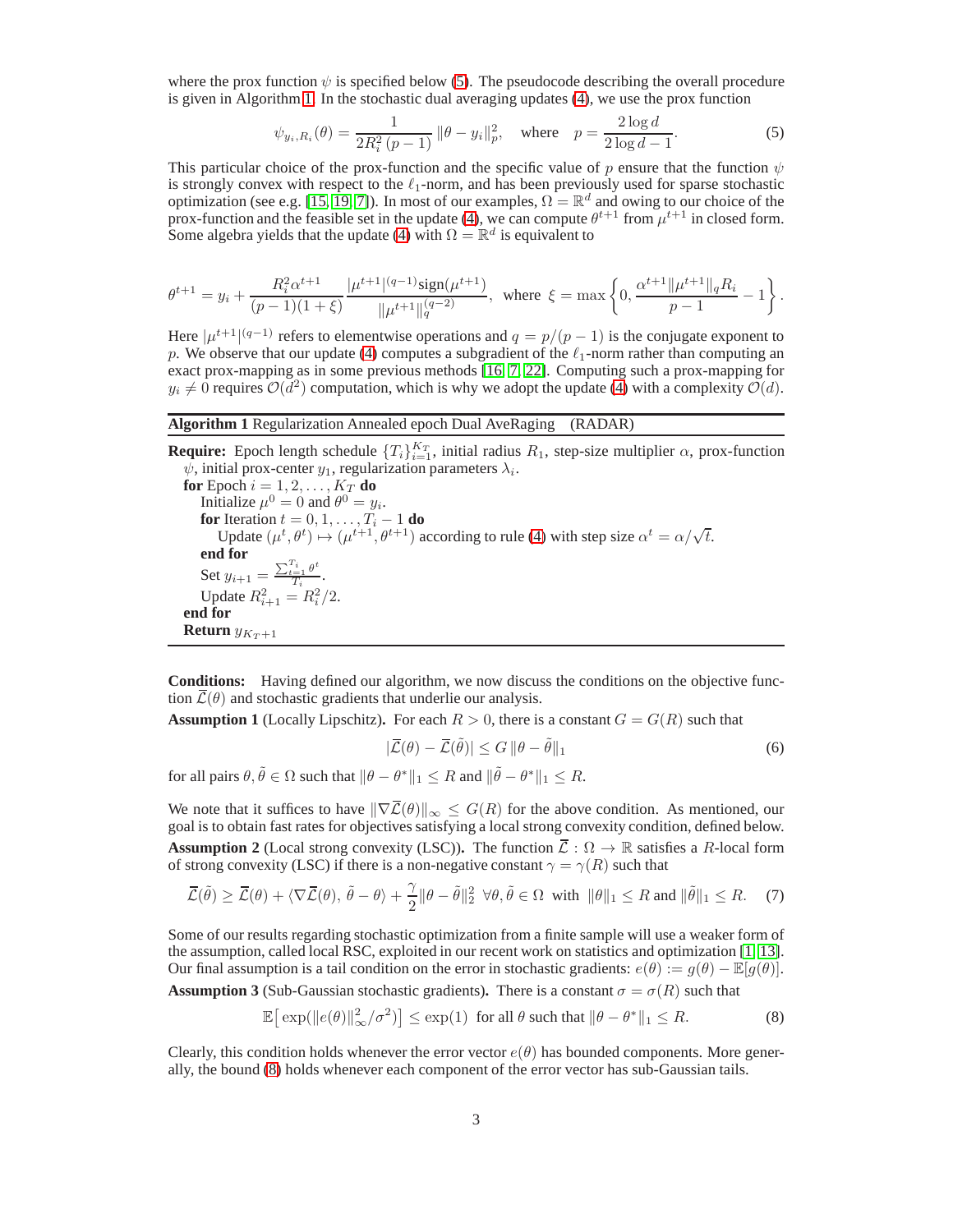**Some illustrative examples:** We now describe some examples that satisfy the above conditions to illustrate how the various parameters of interest might be obtained in different scenarios.

**Example 1** (Classification under Lipschitz losses)**.** In binary classification, the samples consist of pairs  $z = (x, y) \in \mathbb{R}^d \times \{-1, 1\}$ . Common choices for the loss function  $\mathcal{L}(\theta; z)$  are the hinge loss max $(0, 1-y\langle \theta, x \rangle)$  or the logistic loss log( $1+\exp(-y\langle \theta, x \rangle)$ . Given a distribution P over  $\mathcal{Z}$  (either the population or the empirical distribution), a common strategy is to draw  $(x_t, y_t) \sim \mathbb{P}$  at iteration t and use  $g^t = \nabla \mathcal{L}(\theta; (x_t, y_t))$ . We now illustrate how our conditions are satisfied in this setting.

- *Locally Lipschitz:* Both the above examples actually satisfy a stronger global Lipschitz condition since we have the bound  $G \leq ||\nabla \overline{\mathcal{L}}(\theta)||_{\infty} \leq \mathbb{E}||x||_{\infty}$ . Often, the data satisfies the normalization  $||x||_{\infty}$  ≤ B, in which case we get  $G \leq B$ . More generally, tail conditions on the marginal  $\lim_{n \to \infty} \frac{1}{n} \Sigma$ , in which case we get  $\sigma \geq \Sigma$ . More generally, and conditions on the matrix distribution of each coordinate of x ensure  $G = O(\sqrt{\log d})$  is valid with high probability.
- *LSC*: When the expectation in the objective (1) is under the population distribution, the above examples satisfy LSC. Here we focus on the example of the logistic loss, where we define the link function  $\psi(\alpha) = \exp(\alpha)/(1 + \exp(\alpha))^2$ . We also define  $\Sigma = \mathbb{E}[xx^T]$  to be the covariance matrix and let  $\sigma_{\min}(\Sigma)$  denote its minimum singular value. Then a second-order Taylor expansion yields

$$
\overline{\mathcal{L}}(\tilde{\theta}) - \overline{\mathcal{L}}(\theta) - \langle \nabla \overline{\mathcal{L}}(\theta), \tilde{\theta} - \theta \rangle = \frac{\psi(\langle \tilde{\theta}, x \rangle)}{2} \|\Sigma^{1/2}(\theta - \tilde{\theta})\|_2^2 \ge \frac{\psi(BR)\sigma_{\min}(\Sigma)}{2} \|\theta - \tilde{\theta}\|_2^2,
$$

where  $\tilde{\theta} = a\theta + (1 - a)\tilde{\theta}$  for some  $a \in (0, 1)$ . Hence  $\gamma \ge \psi(BR)\sigma_{\min}(\Sigma)$  in this example.

• *Sub-Gaussian gradients:* Assuming the bound  $\mathbb{E} \|x\|_{\infty} \leq B$ , this condition is easily verified. A simple calculation yields  $\sigma = 2B$ , since

$$
||e(\theta)||_{\infty} = ||\nabla \mathcal{L}(\theta; (x, y)) - \nabla \overline{\mathcal{L}}(\theta)||_{\infty} \le ||\nabla \mathcal{L}(\theta; (x, y))||_{\infty} + ||\nabla \overline{\mathcal{L}}(\theta)||_{\infty} \le 2B.
$$

**Example 2** (Least-squares regression)**.** In the regression setup, we are given samples of the form  $z = (x, y) \in \mathbb{R}^d \times \mathbb{R}$ . The loss function of interest is  $\mathcal{L}(\theta; (x, y)) = (y - \langle \theta, x \rangle)^2/2$ . To illustrate the conditions more clearly, we assume that our samples are generated as  $y = \langle x, \theta^* \rangle + w$ , where  $w \sim \mathcal{N}(0, \eta^2)$  and  $\mathbb{E}xx^T = \Sigma$  so that  $\mathbb{E}\mathcal{L}(\theta; (x, y)) = ||\Sigma^{1/2}(\theta - \theta^*)||_2^2/2$ .

- *Locally Lipschitz:* For this example, the Lipschitz parameter  $G(R)$  depends on the bound R. If we define  $\rho(\Sigma) = \max_i \Sigma_{ii}$  to be the largest variance of a coordinate of x, then a direct calculation yields the bound  $G(R) \le \rho(\Sigma)R$ .
- *LSC*: Again we focus on the case where the expectation is taken under the population distribution, where we have  $\gamma = \sigma_{\min}(\Sigma)$ .
- *Sub-Gaussian gradients:* Once again we assume that  $||x||_{\infty} \leq B$ . It can be shown with some work that Assumption 3 is satisfied with  $\sigma^2(R) = 8\rho(\Sigma)^2 R^2 + 4B^4 R^2 + 10B^2 \eta^2$ .

## **3 Main results and their consequences**

In this section we state our main results, regarding the convergence of Algorithm 1. We focus on the cases where Assumptions 1 and 3 hold over the entire set  $\Omega$ , and RSC holds uniformly for all  $\|\theta\|_1 \leq R_1$ ; key examples being the hinge and logistic losses from Example 1. Extensions to examples such as least-squares loss, which are not Lipschitz on all of  $\Omega$  require a more delicate treatment and these results as well the proofs of our results can be found in the long version [2].

Formally, we assume that  $G(R) \equiv G$  and  $\sigma(R) \equiv \sigma$  in Assumptions 1 and 3. We also use  $\gamma$  to denote  $\gamma(R_1)$  in Assumption 2. For a constant  $\omega > 0$  governing the error probability in our results, we also define  $\omega_i^2 = \omega^2 + 24 \log i$  at epoch *i*. Our results assume that we run Algorithm 1 with

$$
T_i \ge c_1 \left[ \frac{s^2}{\gamma^2 R_i^2} \left( (G^2 + \sigma^2) \log d + \omega_i^2 \sigma^2 \right) + \log d \right],\tag{9}
$$

where  $c_1$  is a universal constant. For a total of T iterations in Algorithm 1, we state our results for the parameter  $\hat{\theta}_T = y_{(K_T+1)}$  where  $K_T$  is the last epoch completed in T iterations.

### **3.1 Main theorem and some remarks**

We start with our main result which shows an overall convergence rate of  $O(1/T)$  after T iterations. This  $\mathcal{O}(1/T)$  convergence is analogous to earlier work on multi-step methods for strongly convex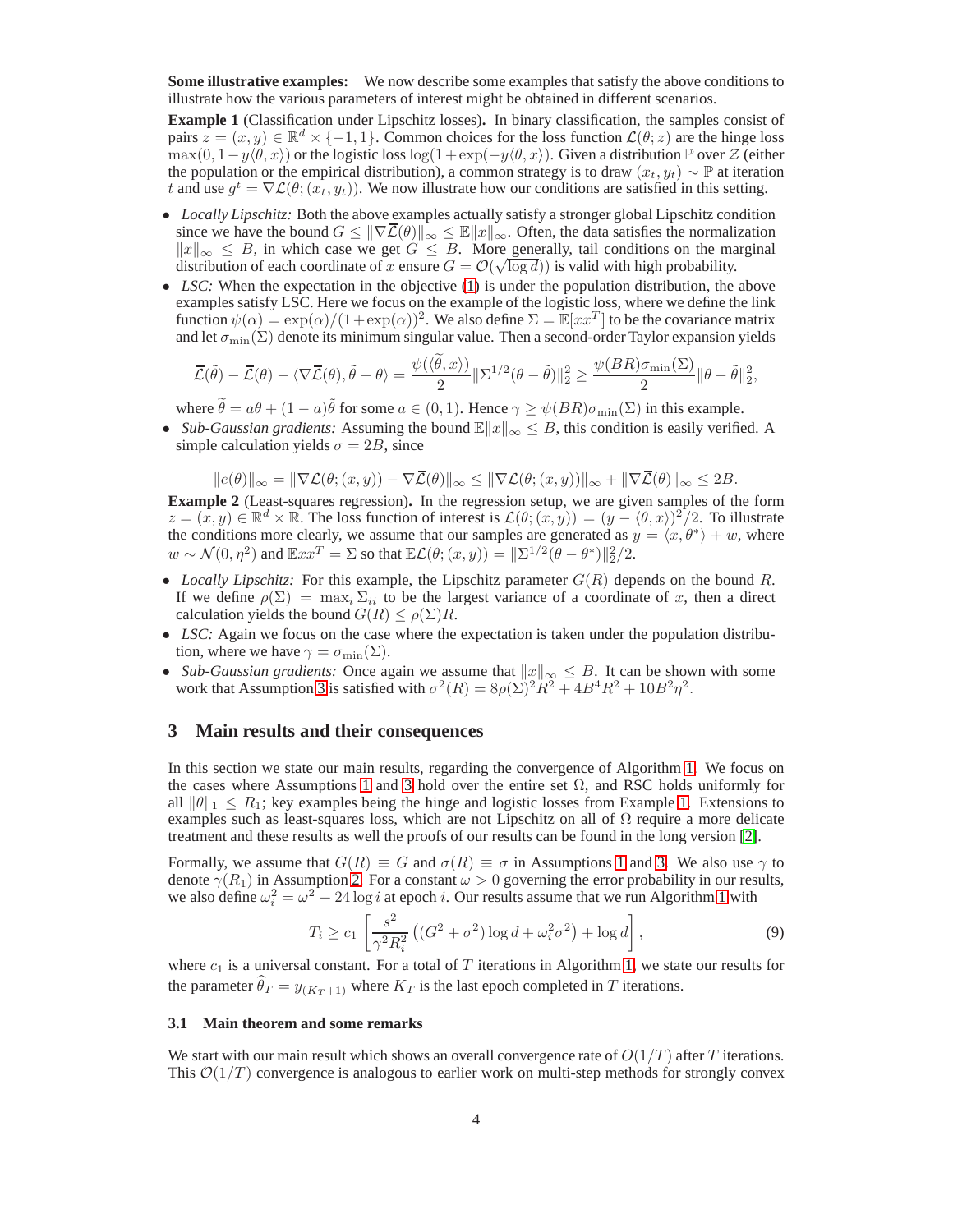objectives [11, 12, 10]. For each subset  $S \subseteq \{1, 2, \ldots, d\}$  of cardinality s, we define

$$
\varepsilon^2(\theta^*; S) := \|\theta^*_{S^c}\|_1^2/s. \tag{10}
$$

This quantity captures the degree of sparsity in the optimum  $\theta^*$ ; for instance,  $\varepsilon^2(\theta^*;S) = 0$  if and only if  $\theta^*$  is supported on S. Given the probability parameter  $\omega > 0$ , we also define the shorthand

$$
\kappa_T = \log_2\left[\frac{\gamma^2 R_1^2 T}{s^2((G^2 + \sigma^2)\log d + \omega^2 \sigma^2)}\right] \log d. \tag{11}
$$

**Theorem 1.** Suppose the expected loss  $\overline{L}$  satisfies Assumptions 1— 3 with parameters  $G(R) \equiv G$ ,  $\gamma$  and  $\sigma(R) \equiv \sigma$ , and we perform updates (4) with epoch lengths (9) and parameters

$$
\lambda_i^2 = \frac{R_i \gamma}{s\sqrt{T_i}} \sqrt{(G^2 + \sigma^2) \log d + \omega_i^2 \sigma^2} \quad \text{and} \quad \alpha(t) = 5R_i \sqrt{\frac{\log d}{(G^2 + \lambda_i^2 + \sigma^2)t}}.\tag{12}
$$

Then for any subset  $S \subseteq \{1, \ldots, d\}$  of cardinality s and any  $T \geq 2\kappa_T$ , there is a universal constant  $c_0$  such that with probability at least  $1 - 6 \exp(-\omega^2/12)$  we have

$$
\|\widehat{\theta}_T - \theta^*\|_2^2 \le c_3 \left[ \frac{s}{\gamma^2 T} ((G^2 + \sigma^2) \log d + \sigma^2 (\omega^2 + \log \frac{\kappa_T}{\log d})) + \varepsilon^2 (\theta^*; S) \right]. \tag{13}
$$

Consequently, the theorem predicts a convergence rate of  $O(1/\gamma^2T)$  which is the best possible under our assumptions. Under the setup of Example 1, the error bound of Theorem 1 further simplifies to

$$
\|\widehat{\theta}_T - \theta^*\|_2^2 = \mathcal{O}\left(\frac{sB^2}{\gamma^2 T} (\log d + \omega^2) + \varepsilon^2 (\theta^*; S)\right). \tag{14}
$$

We note that for an approximately sparse  $\theta^*$ , Theorem 1 guarantees convergence only to a tolerance  $\varepsilon^2(\theta^*;S)$  due to the error terms arising out of the approximate sparsity. Overall, the theorem provides a family of upper bounds, one for each choice of S. The best bound can be obtained by optimizing this choice, trading off the competing contributions of s and  $\|\theta_{S^c}^*\|_1$ .

At this point, we can compare the result of Theorem 1 to some of the previous work. One approach to minimize the objective (1) is to perform stochastic gradient descent on the objective, which has a convergence rate of  $\mathcal{O}((\widetilde{G}^2 + \widetilde{\sigma}^2)/(\gamma^2 T))$  [10, 14], where  $\|\nabla \overline{\mathcal{L}}(\theta)\|_2 \leq \widetilde{G}$  and  $\mathbb{E} \exp\left(\frac{\|e(\theta)\|_2^2}{\widetilde{\sigma}^2}\right)$  $\overline{ }$ ≤ exp(1). In the setup of Example 1,  $\tilde{G}^2 = Bd$  and similarly for  $\tilde{\sigma}$ ; giving an exponentially worse scaling in the dimension d. An alternative is to perform mirror descent [15, 19] or regularized dual averaging [22] using the same prox-function as Algorithm 1 but without breaking it up into epochs. As mentioned in the introduction, this single-step method fails to exploit the strong convexity of our problem and obtains inferior convergence rates of  $\mathcal{O}(s\sqrt{\log d/T})$  [19, 22, 7].

A proposal closer to our approach is to minimize the regularized objective (3), but with a fixed value of  $\lambda$  instead of the decreasing schedule of  $\lambda_i$  used in Theorem 1. This amounts to using the method of Juditsky and Nesterov [11] on the regularized problem, and by using the proof techniques developed in this paper, it can be shown that setting  $\lambda = \sigma \sqrt{\log d/T}$  leads to an overall convergence rate of  $\tilde{\mathcal{O}}\left(\frac{sB^2}{\gamma^2T}(\log d + \omega^2)\right)$ , which exhibits the same scaling as Theorem 1. However, with this fixed setting of  $\lambda$ , the initial epochs tend to be much longer than needed for halving the error. Indeed, our setting of  $\lambda_i$  is based on minimizing the upper bound at each epoch, and leads to an improved performance in our numerical simulations. The benefits of slowly decreasing the regularization in the context of deterministic optimization were also noted in the recent work of Xiao and Zhang [23].

#### **3.2 Some illustrative corollaries**

We now present some consequences of Theorem 1 by making specific assumptions regarding the sparsity of  $\theta^*$ . The simplest situation is when  $\theta^*$  is supported on some subset S of size s. More generally, Theorem 1 also applies to the case when the optimum  $\theta^*$  is only approximately sparse. One natural form of approximate sparsity is to assume that  $\theta^* \in \mathbb{B}_q(R_q)$  for  $0 < q \leq 1$ , where

$$
\mathbb{B}_q(R_q) := \left\{ \theta \in \mathbb{R}^d \mid \sum_{i=1}^d |\theta_i|^q \le R_q \right\}.
$$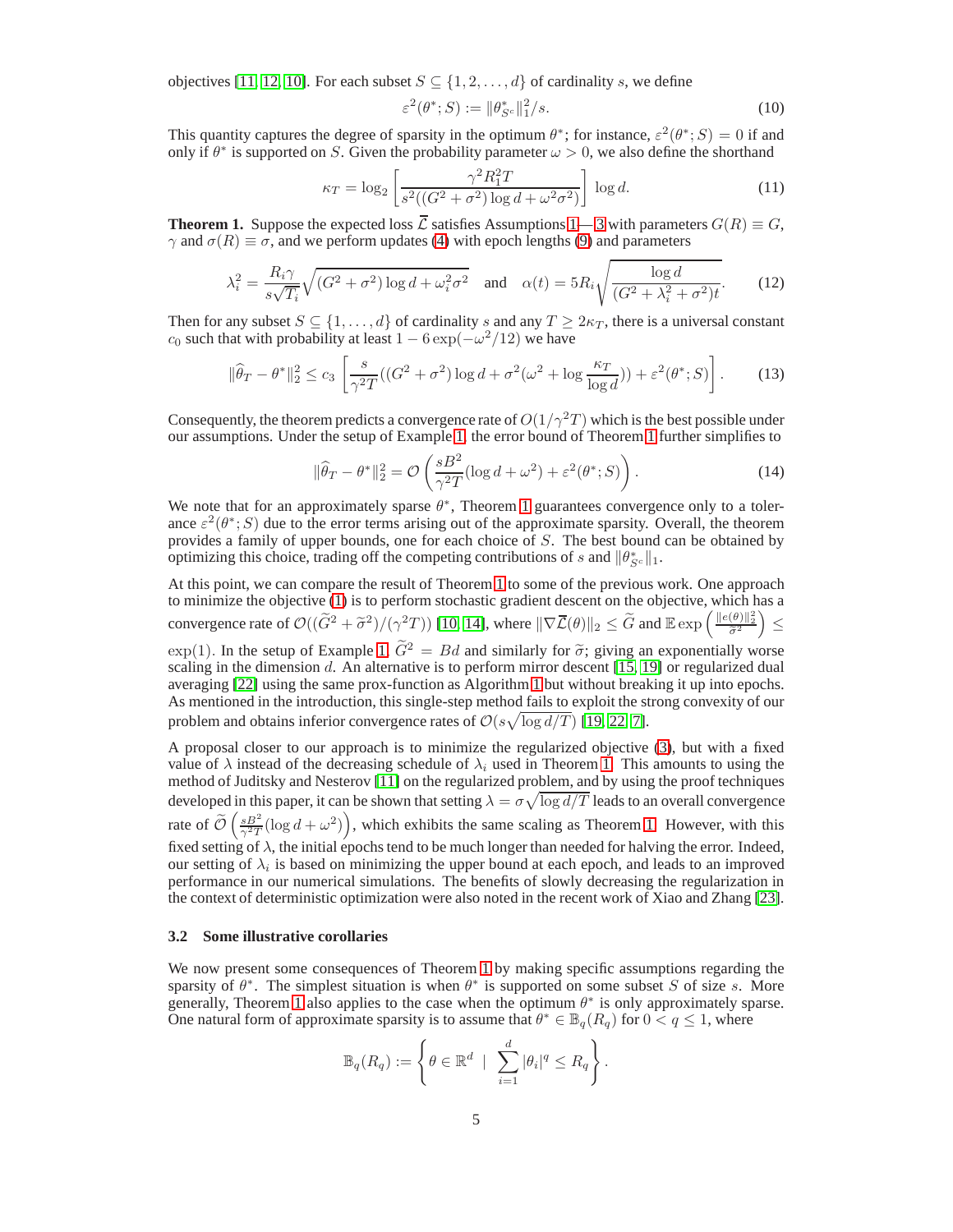For  $0 < q \leq 1$ , membership in the set  $\mathbb{B}_q(R_q)$  enforces a decay rate on the components of the vector θ. We now present a corollary of Theorem 1 under such an approximate sparsity condition. To facilitate comparison with minimax lower bounds, we set  $\omega^2 = \delta \log d$  in the corollaries.

**Corollary 1.** *Under the conditions of Theorem 1, for all*  $T > 2\kappa_T$  *with probability at least* 1 −  $6 \exp(-\delta \log d/12)$ *, there is a universal constant*  $c_0$  *such that* 

$$
\|\widehat{\theta}_T - \theta^*\|_2^2 \le \left\{ \begin{array}{cc} c_0\left[\frac{G^2 + \sigma^2(1+\delta)}{\gamma^2} \frac{s\log d}{T} + \frac{s\sigma^2}{\gamma^2 T} \log\frac{\kappa_T}{\log d}\right] & \theta^* \text{ is } s\text{-sparse}, \\ c_0R_q\left[\left\{\frac{(G^2 + \sigma^2(1+\delta))\log d}{\gamma^2 T}\right\}^{\frac{2-q}{2}} + \left(\frac{\sigma^2}{\gamma^2 T}\right)^{\frac{2-q}{2}} \frac{\log\frac{\kappa_T}{\log d}}{\left((1+\delta)\log d\right)^{\frac{q}{2}}}\right] & \theta^* \in \mathbb{B}_q(R_q). \end{array} \right.
$$

The first part of the corollary follows directly from Theorem 1 by noting that  $\varepsilon^2(\theta^*;S) = 0$  under our assumptions. Note that as q ranges over the interval  $[0, 1]$ , reflecting the degree of sparsity, the convergence rate ranges from from  $\tilde{\mathcal{O}}(1/T)$  (for  $q = 0$  corresponding to exact sparsity) to  $\tilde{\mathcal{O}}(1/\sqrt{T})$ (for  $q = 1$ ). This is a rather interesting trade-off, showing in a precise sense how convergence rates vary quantitatively as a function of the underlying sparsity.

It is useful to note that the results on recovery for generalized linear models presented here exactly match those that have been developed in the statistics literature [13, 21], which are optimal under our assumptions on the design vectors. Concretely, ignoring factors of  $\mathcal{O}(\log T)$ , we get a parameter  $\theta_T$ having error at most  $\mathcal{O}(s \log d/(\gamma^2 T))$  with an error probability decyaing to zero with d. Moreover, in doing so our algorithm only goes over at most  $T$  data samples, as each stochastic gradient can be evaluated with one fresh data sample drawn from the underlying distribution. Since the statistical minimax lower bounds [13, 21] demonstrate that this is the smallest possible error that any method can attain from  $T$  samples, our method is statistically optimal in the scaling of the estimation error with the number of samples. We also observe that it is easy to instead set the error probability to  $\delta = \omega^2 \log T$ , if an error probability decaying with T is desired, incurring at most additional log T factors in the error bound. Finally, we also remark that our techniques extend to handle examples such as the least-squares loss that are not uniformly Lipschitz. The details of this extension are deferred to the long version of this paper [2].

**Stochastic optimization over finite pools:** A common setting for the application of stochastic optimization methods in machine learning is when one has a finite pool of examples, say  $\{Z_1, \ldots, Z_n\}$ , and the objective (1) takes the form

$$
\theta^* = \arg\min_{\theta \in \Omega} \frac{1}{n} \sum_{i=1}^n \mathcal{L}(\theta; Z_i)
$$
\n(15)

In this setting, a stochastic gradient  $g(\theta)$  can be obtained by drawing a sample  $Z_j$  at random *with replacement* from the pool  $\{Z_1, \ldots, Z_n\}$ , and returning the gradient  $\nabla \mathcal{L}(\theta; Z_j)$ .

In high-dimensional problems where  $d \gg n$ , the sample loss is not strongly convex. However, it has been shown by many researchers [3, 13, 1] that under suitable conditions, this objective does satisfy restricted forms of the LSC assumption, allowing us to appeal to a generalized form of Theorem 1. We will present this corollary only for settings where  $\theta^*$  is exactly sparse and also specialize to the logistic loss,  $\mathcal{L}(\theta; (x, y)) = \log(1 + \exp(-y \langle \theta, x \rangle))$  to illustrate the key aspects of the result. We recall the definition of the link function  $\psi(\alpha) = \exp(\alpha)/(1 + \exp(\alpha))^2$ . We will state the result for sub-Gaussian data design with parameters  $(\Sigma, \eta_x^2)$ , meaning that the  $\mathbb{E}[x_i x_i^T] = \Sigma$  and  $\langle u, x_i \rangle$  is  $\eta_x$ -sub-Gaussian for any unit norm vector  $u \in \mathbb{R}^d$ .

**Corollary 2.** *Consider the finite-pool loss* (15)*, based on* n *i.i.d. samples from a sub-Gaussian* design with parameters  $(\Sigma, \eta_x^2)$ . Suppose that Assumptions 1-3 are satisfied and the optimum  $\theta^*$ *of* (15) *is s-sparse. Then there are universal constants* ( $c_0$ ,  $c_1$ ,  $c_2$ ,  $c_3$ ) *such that for all*  $T \geq 2\kappa_T$  *and*  $of$  (15) *is s-sparse. Then there are universal constants* ( $c_0$ ,  $c_1$ ,  $c_2$ ,  $c_3$ ) *such*  $n \geq c_3 \frac{\log d}{\sigma_{\min}^2(\Sigma)}$  $\frac{\log d}{\sigma_{\min}^2(\Sigma)}\max(\sigma_{\min}^2(\Sigma),\eta_x^4)$ , we have

$$
\|\widehat{\theta}_T - \theta^*\|_2^2 \le \frac{c_0}{\sigma_{\min}^2(\Sigma)} \frac{s \log d}{T} \Big\{ \frac{1}{\psi^2(2BR_1)} \big\{ B^2(1+\delta) \big\} \Big\} + c_0 \frac{s \sigma^2}{\sigma_{\min}^2(\Sigma) \psi^2(2BR_1)T} \log \frac{\kappa_T}{\log d}.
$$

with probability at least  $1 - 2\exp(-c_1 n \min(\sigma_{\min}^2(\Sigma)/\eta_x^4, 1)) - 6\exp(-\delta \log d/12)$ .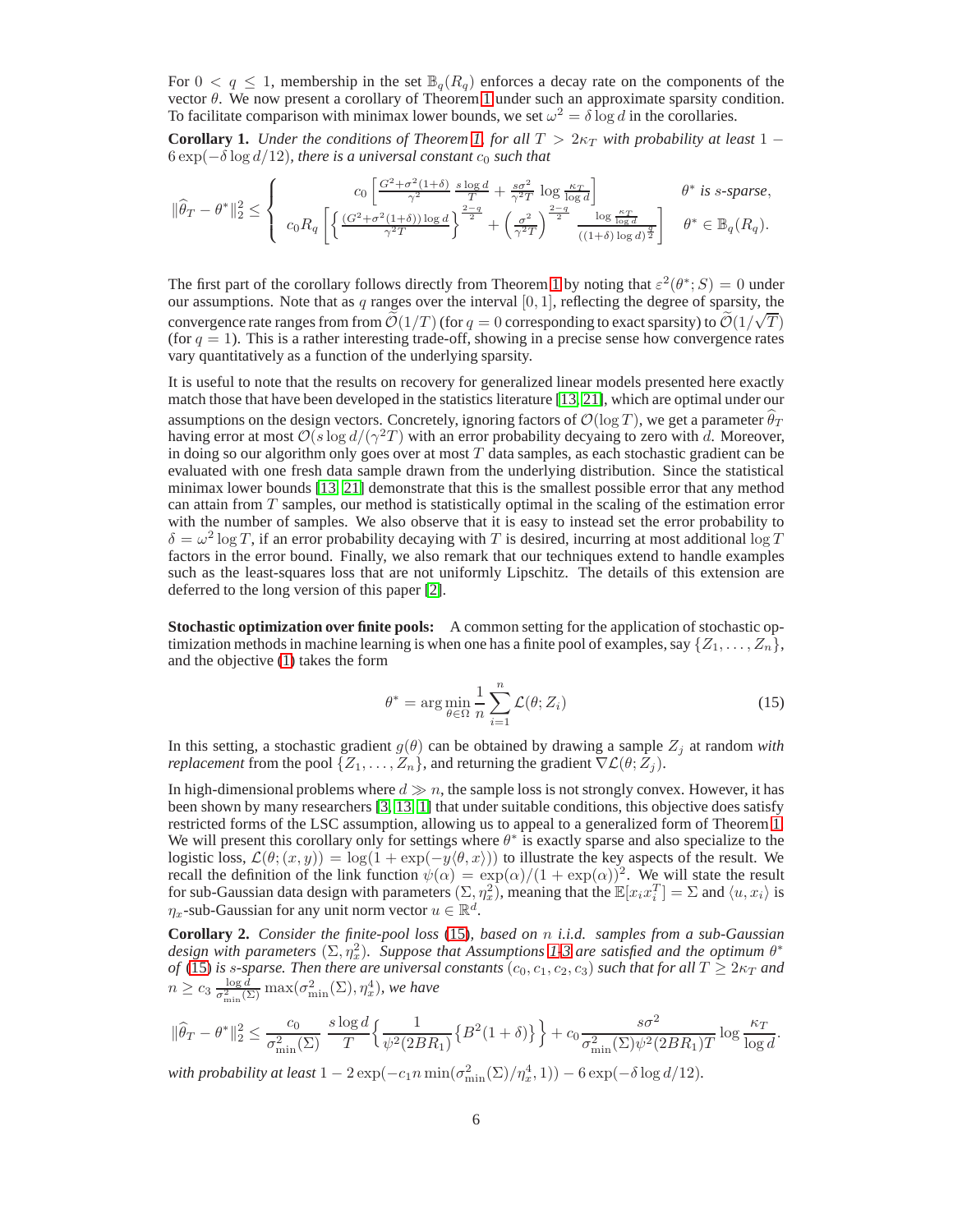We observe that the bound only holds when the number of samples n in the objective  $(15)$  is large enough, which is necessary for the restricted form of the LSC condition to hold with non-trivial parameters in the finite sample setting.

**A modified method with constant epoch lengths:** Algorithm 1 as described is efficient and simple to implement. However, the convergence results critically rely on the epoch length  $T_i$  to be set appropriately in a doubling manner. This could be problematic in practice, where it might be tricky to know when an epoch should be terminated. Following Juditsky and Nesterov [11], we next demonstrate how a variant of our algorithm with constant epoch lengths enjoys similar rates of convergence. The key challenge here is that unlike the previous set-up [11], our objective function changes at each epoch which leads to significant technical difficulties. At a very coarse level, if we have a total budget of  $T$  iterations, then this version of our algorithm allows us to set the epoch lengths to  $\mathcal{O}(\log T)$ , and guarantees convergence rates that are  $\mathcal{O}((\log T)/T)$ .

**Theorem 2.** Suppose the expected loss satisfies Assumptions 1- 3 with parameters  $G, \gamma$ , and  $\sigma$ resp. Let S be any subset of  $\{1, \ldots, d\}$  of cardinality s. Suppose we run Algorithm 1 for a total of T iterations with epoch length  $T_i \equiv T \log d/\kappa_T$  and with parameters as in Equation 12. Assuming that this setting ensures  $T_i = \mathcal{O}(\log d)$ , for any set S, with probability at least  $1 - 3 \exp(\omega^2/12)$ 

$$
\|\widehat{\theta}_T - \theta^*\|_2^2 = \mathcal{O}\left(s\,\frac{(G^2 + \sigma^2)\log d + (\omega^2 + \log(\kappa/\log d))\sigma^2}{T}\,\frac{\log d}{\kappa}\right).
$$

The theorem shows that up to logarithmic factors in  $T$ , setting the epoch lengths optimally is not critical. A similar result can also be proved for the case of least-squares regression.

## **4 Simulations**

In this section we will present numerical simulations that back our theoretical convergence results. We focus on least-squares regression, discussed in Example 2. Specifically, we generate samples  $(x_t, y_t)$  with each coordinate of  $x_t$  distributed as Unif $[-B, B]$  and  $y_t = \langle \theta^*, x_t \rangle + w_t$ . We pick  $\theta^*$ to be s-sparse vector with  $s = \lceil \log d \rceil$ , and  $w_t \sim \mathcal{N}(0, \eta^2)$  with  $\eta^2 = 0.5$ . Given an iterate  $\theta^t$ , we generate a stochastic gradient of the expected loss (1) at  $(x_t, y_t)$ . For the  $\ell_1$ -norm, we pick the sign vector of  $\theta^t$ , with 0 for any component that is zero, a member of the  $\ell_1$ -sub-differential.

Our first set of results evaluate Algorithm 1 against other stochastic optimization baselines assuming a complete knowledge of problem parameters. Specifically, we epoch  $i$  is terminated once  $||y_{i+1} - \theta^*||_p^2 \le ||y_i - \theta^*||_p^2/2$ . This ensures that  $\theta^*$  remains feasible throughout, and tests the performance of Algorithm 1 in the most favorable scenario. We compare the algorithm against two baselines. The first baseline is the regularized dual averaging (RDA) algorithm [22], applied to the regularized objective (3) with  $\lambda = 4\eta \sqrt{\log d/T}$ , which is the statistically optimal regularization parameter with T samples. We use the same prox-function  $\psi(\theta) = \frac{\|\theta\|_p^2}{2(p-1)}$ , so that the theory for RDA predicts a convergence rate of  $\mathcal{O}(s\sqrt{\log d/T})$  [22]. Our second baseline is the stochastic gradient (SGD) algorithm which exploits the strong convexity but not the sparsity of the problem (1). Since the squared loss is not uniformly Lipschitz, we impose an additional constraint  $\|\theta\|_1 \leq R_1$ , without which the algorithm does not converge. The results of this comparison are shown in Figure 1(a), where we present the error  $\|\theta^t - \theta^*\|_2^2$  averaged over 5 random trials. We observe that RADAR comprehensively outperforms both the baselines, confirming the predictions of our theory.

The second set of results focuses on evaluating algorithms better tailored for our assumptions. Our first baseline here is the approach that we described in our remarks following Theorem 1. In this approach we use the same multi-step strategy as Algorithm 1 but keep  $\lambda$  fixed. We refer to this as Epoch Dual Averaging (henceforth EDA), and again employ  $\lambda = 4\eta \sqrt{\log d/T}$  with this strategy. Our epochs are again determined by halving of the squared  $\ell_p$ -error measured relative to  $\theta^*$ .

Finally, we also evaluate the version of our algorithm with constant epoch lengths that we analyzed in Theorem 2 (henceforth RADAR-CONST), using epochs of length  $log(T)$ . As shown in Figure 1(b), the RADAR-CONST has relatively large error during the initial epochs, before converging quite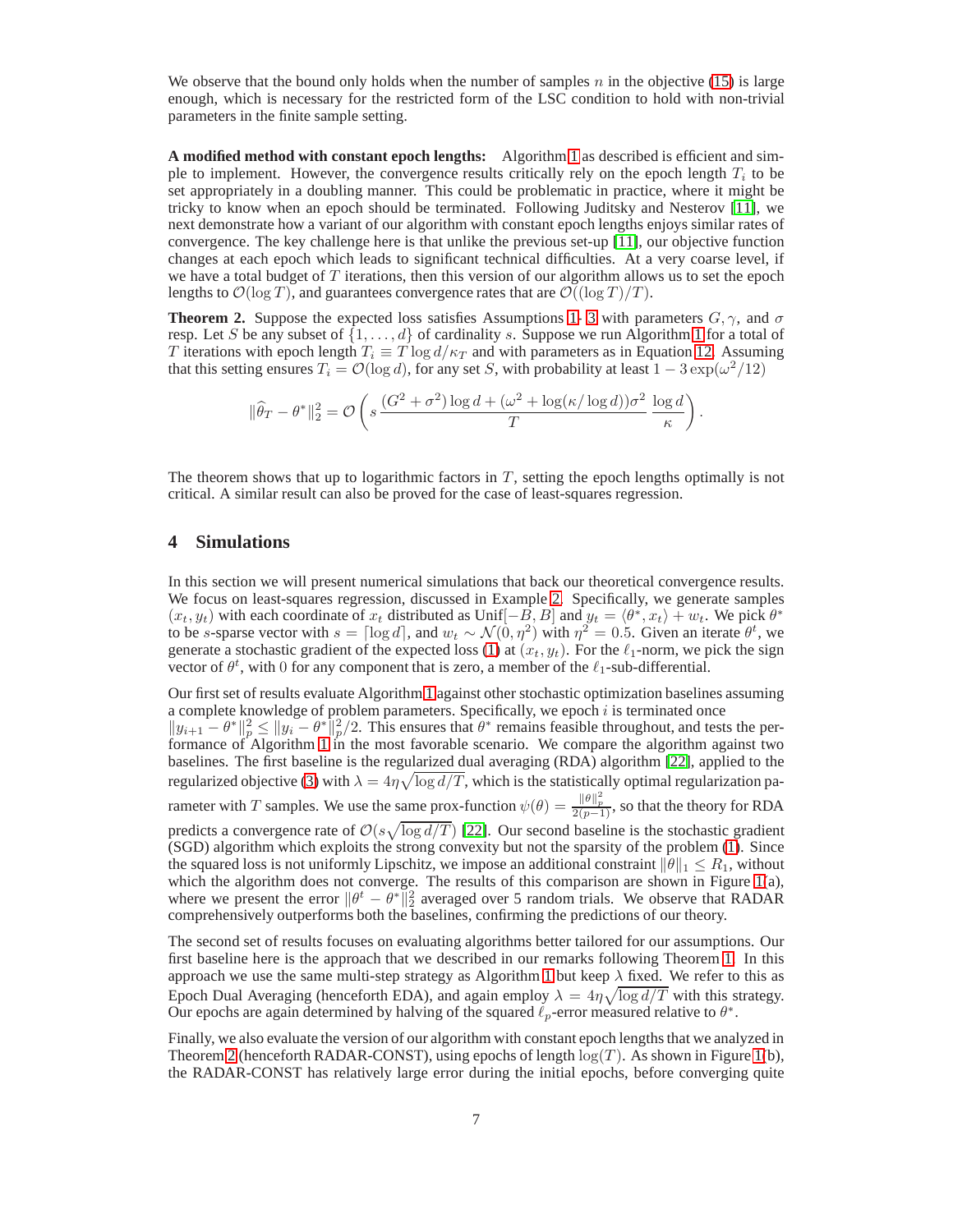rapidly, a phenomenon consistent with our theory.<sup>1</sup> Even though the RADAR-CONST method does not use the knowledge of  $\theta^*$  to set epochs, all three methods exhibit the same eventual convergence rates, with RADAR (set with optimal epoch lengths) performing the best, as expected. Although RADAR-CONST is very slow in initial iterations, its convergence rate remains competitive with EDA (even though EDA *does* exploit knowledge of  $\theta^*$ ), but is worse than RADAR as expected.

Overall, our experiments demonstrate that RADAR and RADAR-CONST have practical performance consistent with our theoretical predictions. Although optimal epoch length setting is not too critical for our approach, better data-dependent empirical rules for determining epoch lengths remains an interesting question for future research. The relatively poorer performance of EDA demonstrates the importance of our decreasing regularization schedule.



**Figure 1.** A comparison of RADAR with other stochastic optimization algorithms for  $d = 40000$  and  $s = \lceil \log d \rceil$ . The left plot compares RADAR with the RDA and SGD algorithms, neither of which exploits both the sparsity and the strong convexity structures simultaneously. The right one compares RADAR with the EDA and RADAR-CONST algorithms, all of which exploit the problem structure but with varying degrees of effectiveness. We plot  $\|\theta^t - \theta^*\|_2^2$  averaged over 5 random trials versus the number of iterations.

## **5 Discussion**

In this paper we present an algorithm that is able to take advantage of the strong convexity and sparsity conditions that are satsified by many common problems in machine learning. Our algorithm is simple and efficient to implement, and for a  $d$ -dimensional objective with an  $s$ -sparse optima, it achieves the minimax-optimal convergence rate  $\mathcal{O}(s \log d/T)$ . We also demonstrate optimal convergence rates for problems that have weakly sparse optima, with implications for problems such as sparse linear regression and sparse logistic regression. While we focus our attention exclusively on sparse vector recovery due to space constraints, the ideas naturally extend to other structures such as group sparse vectors and low-rank matrices. It would be interesting to study similar developments for other algorithms such as mirror descent or Nesterov's accelerated gradient methods, leading to multi-step variants of those methods with optimal convergence rates in our setting.

#### **Acknowledgements**

The work of all three authors was partially supported by ONR MURI grant N00014-11-1-0688 to MJW. In addition, AA was partially supported by a Google Fellowship, and SNN was partially supported by the Yahoo KSC award.

<sup>&</sup>lt;sup>1</sup> To clarify, the epoch lengths in RADAR-CONST are set large enough to guarantee that we can attain an overall error bound of  $\mathcal{O}(1/T)$ , meaning that the initial epochs for RADAR-CONST are much longer than for RADAR. Thus, after roughly 500 iterations, RADAR-CONST has done only 2 epochs and operates with a crude constraint set  $\Omega(R_1/4)$ . During epoch *i*, the step size scales proportionally to  $R_i/\sqrt{t}$ , where  $t$  is the iteration number within the epoch; hence the relatively large initial steps in an epoch can take us to a bad solution even when we start with a good solution  $y_i$  when  $R_i$  is large. As  $R_i$  decreases further with more epochs, this effect is mitigated and the error of RADAR-CONST does rapidly decrease like our theory predicts.